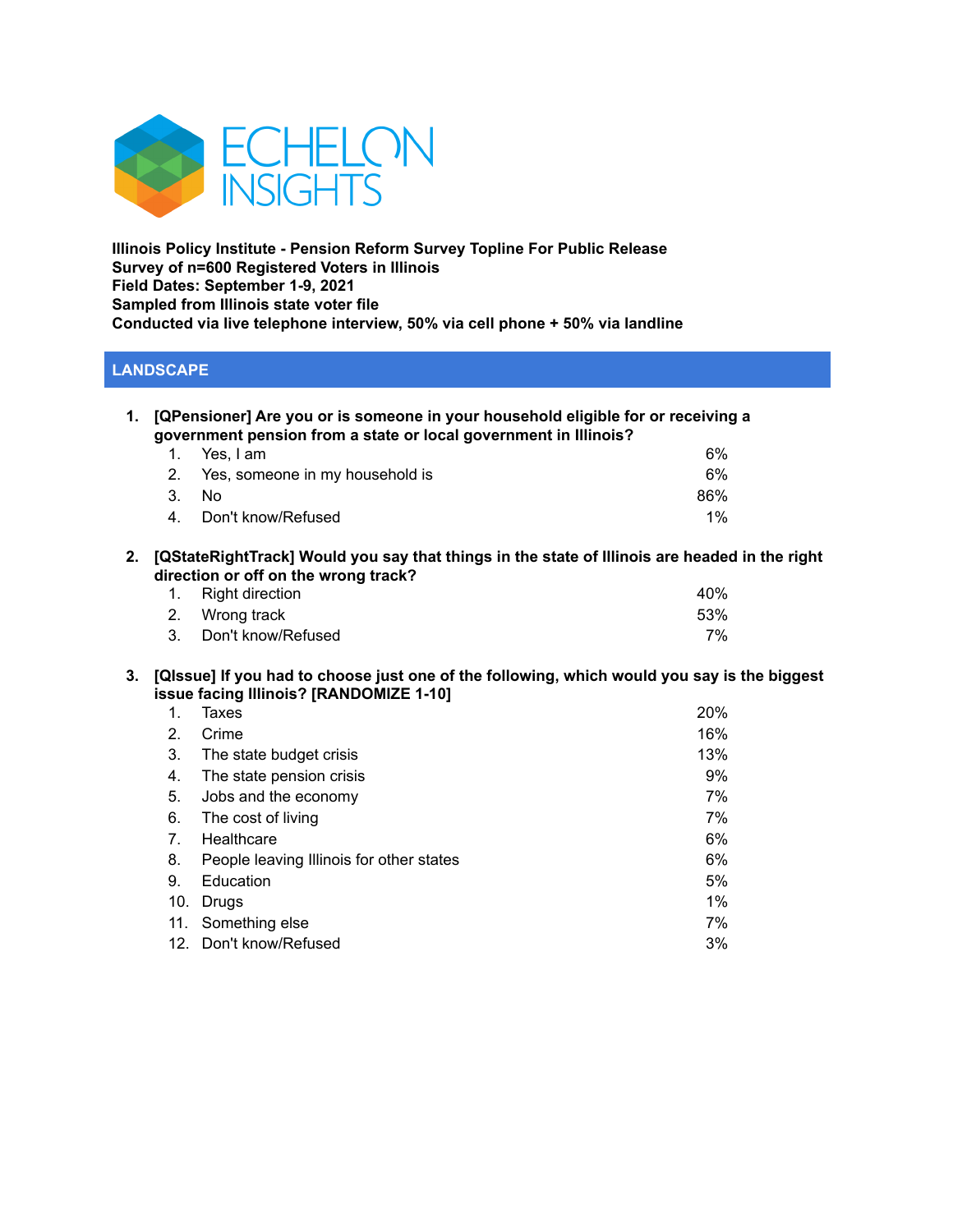[Favorability Battery] Now, I am going to read you a list of names of some people or groups that have been in the news lately. After I read each one, please tell me if you have a favorable or **unfavorable view of this person or group. If you've never heard of them, just tell me and we'll move on to the next one.**

**[If favorable/unfavorable: And is that a VERY favorable/unfavorable view, or SOMEWHAT favorable/unfavorable view?] [RANDOMIZE ORDER OF ITEMS IN FAVORABILITY BATTERY]**

| 1. Very<br>favorable | 2. Somewhat<br>favorable    | opinion | 3. Heard of, no | 4. Somewhat<br>unfavorable |           |     |                                    | 5. Very<br>unfavorable |          | оf | 6. Never heard |  |
|----------------------|-----------------------------|---------|-----------------|----------------------------|-----------|-----|------------------------------------|------------------------|----------|----|----------------|--|
|                      |                             |         |                 |                            | 2.        | 3.  | 4.                                 | 5.                     | 6.       |    |                |  |
|                      |                             | V/S     | V/S             | Verv                       | Somewhat  |     | Heard of, Somewhat                 | Verv                   | Never    |    |                |  |
|                      |                             | FAV.    | UNFAV.          | favorable                  | favorable |     | no opinion unfavorable unfavorable |                        | heard of |    |                |  |
| А.                   | J.B. Pritzker               | 47%     | 46%             | 22%                        | 24%       | 4%  | 10%                                | 37%                    | 3%       |    |                |  |
| В.                   | Public employee unions      | 42%     | 35%             | 17%                        | 25%       | 12% | 15%                                | 20%                    | 10%      |    |                |  |
| C.                   | Democrats in the Illinois   |         |                 |                            |           |     |                                    |                        |          |    |                |  |
|                      | legislature                 | 42%     | 49%             | 16%                        | 26%       | 6%  | 13%                                | 36%                    | 3%       |    |                |  |
| D.                   | Government employee         |         |                 |                            |           |     |                                    |                        |          |    |                |  |
|                      | unions                      | 38%     | 39%             | 15%                        | 23%       | 12% | 17%                                | 23%                    | $11\%$   |    |                |  |
| Е.                   | Republicans in the Illinois |         |                 |                            |           |     |                                    |                        |          |    |                |  |
|                      | legislature                 | 33%     | 54%             | 11%                        | 23%       | 10% | 25%                                | 29%                    | 3%       |    |                |  |

**4. [QGovApproval] Overall, do you approve or disapprove of the way J.B. Pritzker is handling his job as Governor? [If approve/disapprove: And would you say that you STRONGLY approve/disapprove, or SOMEWHAT approve/disapprove?]**

| STRONGLY/SOMEWHAT APPROVE    |                     |     |
|------------------------------|---------------------|-----|
| STRONGLY/SOMEWHAT DISAPPROVE |                     |     |
| $\mathbf{1}$ .               | Strongly approve    | 24% |
| 2.                           | Somewhat approve    | 27% |
| 3.                           | Somewhat disapprove | 12% |
| 4.                           | Strongly disapprove | 35% |
| 5.                           | Don't know/Refused  | 3%  |

**5. [QGovApprovalBudget] Now more specifically, do you approve or disapprove of the way J.B. Pritzker is handling the state budget? [If approve/disapprove: And would you say that you STRONGLY approve/disapprove, or SOMEWHAT approve/disapprove?]**

|                              | STRONGLY/SOMEWHAT APPROVE<br>41% |     |  |
|------------------------------|----------------------------------|-----|--|
| STRONGLY/SOMEWHAT DISAPPROVE | 50%                              |     |  |
|                              | 1. Strongly approve              | 13% |  |
|                              | 2. Somewhat approve              | 28% |  |
|                              | 3. Somewhat disapprove           | 14% |  |
|                              | 4. Strongly disapprove           | 36% |  |
|                              | 5. Don't know/Refused            | 9%  |  |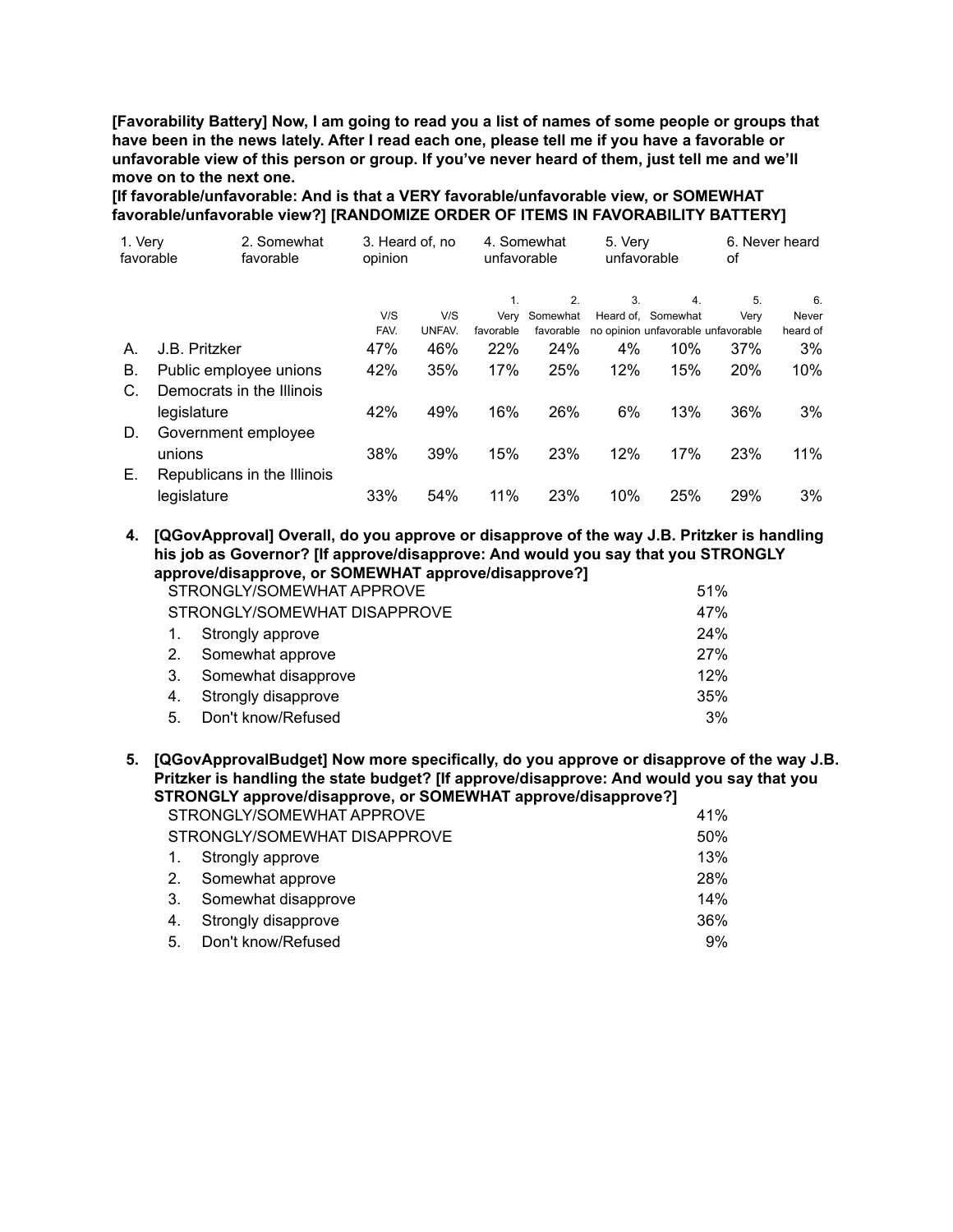| 6. [QPensionHeard] Have you seen, read, or heard anything in the news lately about the<br>pension crisis in Illinois? [If yes: And have you seen, read, or heard A LOT or A LITTLE<br>about the pension crisis in Illinois?] |                  |     |  |  |
|------------------------------------------------------------------------------------------------------------------------------------------------------------------------------------------------------------------------------|------------------|-----|--|--|
|                                                                                                                                                                                                                              | <b>TOTAL YES</b> | 49% |  |  |
|                                                                                                                                                                                                                              | 1. Yes. a lot    | 22% |  |  |
| 2 <sub>1</sub>                                                                                                                                                                                                               | Yes, a little    | 27% |  |  |
| 3.                                                                                                                                                                                                                           | No.              | 49% |  |  |

4. Don't know/Refused 2%

**7. [QPensionProblem] Based on what you know, would you say the pension crisis in Illinois is a big problem or a small problem? [If big/small: And would you say the pension crisis in Illinois is a VERY big/small problem or a SOMEWHAT big/small problem?]**

| <b>VERY/SOMEWHAT BIG</b> |                            |  | 76% |     |
|--------------------------|----------------------------|--|-----|-----|
|                          | <b>VERY/SOMEWHAT SMALL</b> |  |     | 12% |
| $\overline{1}$ .         | Very big                   |  |     | 53% |
| 2.                       | Somewhat big               |  |     | 22% |
| 3.                       | Somewhat small             |  |     | 10% |
| 4.                       | Very small                 |  |     | 3%  |
| 5.                       | Don't know/Refused         |  |     | 12% |
|                          |                            |  |     |     |

**8. [QPensionAware] Were you aware that the pension clause in Illinois' state constitution prohibits any changes to retirement benefits for current workers and retirees, including both for benefits already earned and also the future growth in benefits?**

| 1. Yes                | 50% |
|-----------------------|-----|
| 2. No                 | 46% |
| 3. Don't know/Refused | 4%  |

**9. [QAmendmentPropose] Some have proposed a constitutional amendment that would preserve public retirement benefits already earned, but would allow for changes to future pension benefits.**

**Do you support or oppose this constitutional amendment? [If support/oppose: And would you say you STRONGLY support/oppose or SOMEWHAT support/oppose?]**

| STRONGLY/SOMEWHAT SUPPORT |                    |  | 61% |
|---------------------------|--------------------|--|-----|
| STRONGLY/SOMEWHAT OPPOSE  |                    |  | 28% |
| 1.                        | Strongly support   |  | 33% |
| 2.                        | Somewhat support   |  | 28% |
| 3.                        | Somewhat oppose    |  | 12% |
| 4.                        | Strongly oppose    |  | 16% |
| 5.                        | Don't know/Refused |  | 11% |

**10. [QPensionBlame] Based on what you know, do you think the level of pension benefits currently being received by state and local government retirees are too high, too low, or the right level? [RANDOMIZE 1-2]**

| 43%        |
|------------|
| 16%        |
| <b>27%</b> |
| 14%        |
|            |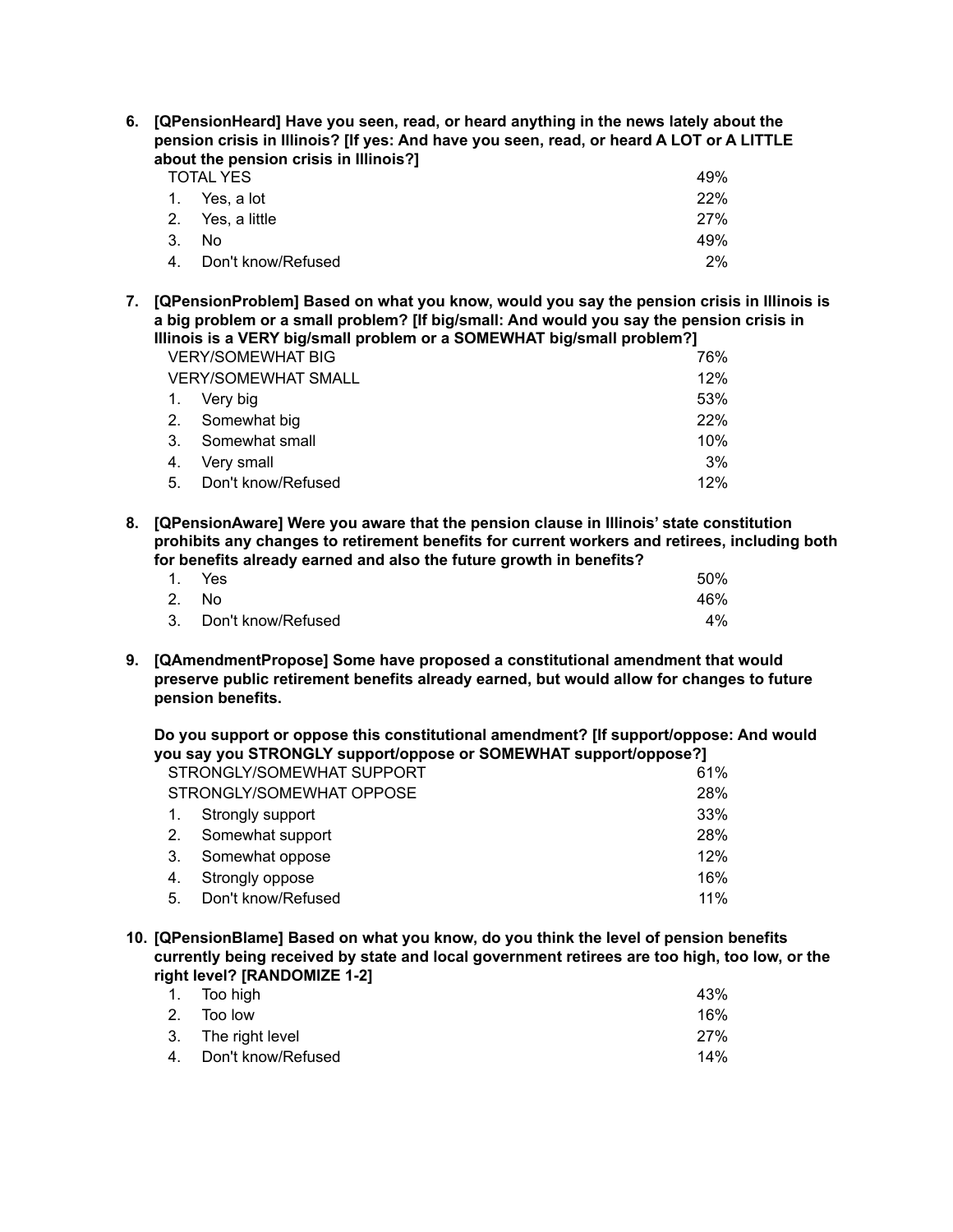**11. [QSolved] Which of the following comes closest to your view, even if neither is exactly right? [RANDOMIZE 1-2]**

| 1. | The state pension crisis can only be solved by making changes to        |      |
|----|-------------------------------------------------------------------------|------|
|    | future benefits that retirees receive                                   | .57% |
|    | The state pension crisis can only be solved by the state fully funding  |      |
|    | the pensions it promised to retirees, even if it means raising taxes or |      |
|    | cutting services                                                        | 31%  |
|    | Don't know/Refused                                                      | 12%  |

**NOTE: These questions were part of a broader study and some questions at the end of the survey, but prior to demographics, do not appear on this topline.**

# **DEMOGRAPHICS**

**Now, a few final questions for statistical purposes...**

#### **12. [QParty] Regardless of how you typically vote, would you say you consider yourself a Republican, Democrat, independent, or something else?**

|    | 1. Republican      | 24% |
|----|--------------------|-----|
| 2. | Democrat           | 37% |
|    | 3. Independent     | 28% |
|    | 4. Something else  | 5%  |
| 5. | Don't know/Refused | 5%  |

**13. [QIdeology] Regardless of how you typically vote, would you say you consider yourself a conservative, a moderate, or a liberal? [If conservative/liberal ask: And are you VERY conservative/liberal or just SOMEWHAT conservative/liberal?]**

| <b>VERY/SOMEWHAT CONSERVATIVE</b> | 37%                   |            |
|-----------------------------------|-----------------------|------------|
|                                   | VERY/SOMEWHAT LIBERAL | 23%        |
| $\mathbf{1}$ .                    | Very conservative     | 18%        |
| 2.                                | Somewhat conservative | <b>20%</b> |
| 3.                                | Moderate              | 36%        |
| 4.                                | Somewhat liberal      | 12%        |
| 5.                                | Very liberal          | 11%        |
| 6.                                | Don't know/Refused    | 4%         |

#### **14. [Q2020Ballot] For which candidate did you vote in the 2020 presidential election? If you did not vote in the 2020 presidential election, just say so. [RANDOMIZE 1-2]**

| 1. Donald Trump   | 34%   |
|-------------------|-------|
| 2. Joe Biden      | 50%   |
| 3. Someone else   | $2\%$ |
| 4. I did not vote | 8%    |
| 5. Don't know     | 7%    |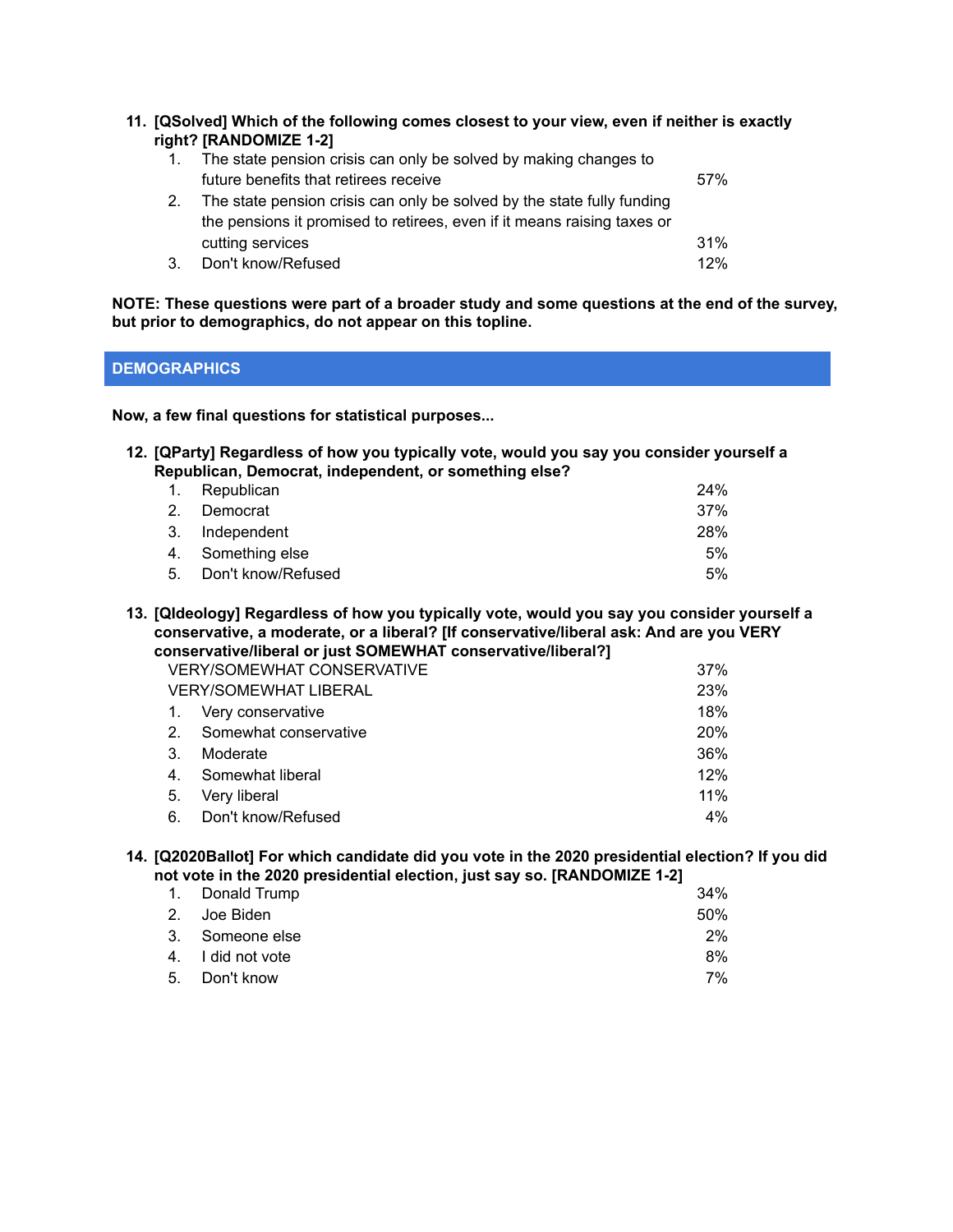|                                | 15. [QUnionHH] Are you or is anyone in your household a member of a labor union? |       |  |  |
|--------------------------------|----------------------------------------------------------------------------------|-------|--|--|
|                                | <b>TOTAL YES</b>                                                                 | 18%   |  |  |
| 1.                             | Yes, I am                                                                        |       |  |  |
| 2.                             | Yes, a member of my household is                                                 | 6%    |  |  |
| 3.                             | No.                                                                              | 80%   |  |  |
| 4.                             | Don't know/Refused                                                               | 2%    |  |  |
|                                | 16. [QEmployment] What is your current employment status?                        |       |  |  |
| 1.                             | Employed full-time                                                               | 45%   |  |  |
| 2.                             | Employed part-time                                                               | 6%    |  |  |
| 3.                             | Freelance, contract, or temporary work                                           | 3%    |  |  |
| 4.                             | Unemployed and looking for work                                                  | $4\%$ |  |  |
| 5.                             | Stay-at-home parent or caregiver                                                 | 2%    |  |  |
| 6.                             | Full-time student                                                                | $1\%$ |  |  |
| $7_{\scriptscriptstyle{\sim}}$ | Retired                                                                          | 35%   |  |  |
| 8.                             | Something else                                                                   | 3%    |  |  |
| 9.                             | Don't know/Refused                                                               | $2\%$ |  |  |

### **ONLY ASKED TO THOSE ANSWERING 1. EMPLOYED FULL-TIME OR 2. EMPLOYED PART-TIME TO QEMPLOYMENT:**

**17. [QPublicEmployee] Are you or is anyone in your household employed by the state or a local government in Illinois, including work in public schools, police, and fire departments?**

|                |                                     | (n=289)    |
|----------------|-------------------------------------|------------|
|                | <b>TOTAL YES</b>                    | <b>20%</b> |
| $\mathbf{1}$ . | Yes, I am                           | 14%        |
|                | 2. Yes, a member of my household is | 6%         |
| 3.             | No.                                 | 79%        |
| 4.             | Don't know/Refused                  | $*$ %      |

# **ASK ALL:**

**18. [QPensionEligible] Are you or is anyone in your household eligible for a pension from the state or local government in Illinois?**

|    | <b>TOTAL YES</b>                                                 |     |
|----|------------------------------------------------------------------|-----|
| 1. | Yes, I am                                                        |     |
| 2. | Yes, a member of my household is                                 | 7%  |
| 3. | No.                                                              | 79% |
| 4. | Don't know/Refused                                               | 3%  |
|    | 19. [QIncome] Which range includes your annual household income? |     |
| 1. | Less than \$30,000 per year                                      | 12% |
| 2. | \$30,000 to \$49,999 per year                                    | 17% |
| 3. | \$50,000 to \$74,999 per year                                    | 19% |
| 4. | \$75,000 to \$125,000 per year                                   | 21% |
| 5. | More than \$125,000 per year                                     | 19% |
| 6. | Don't know/Refused                                               | 13% |
|    |                                                                  |     |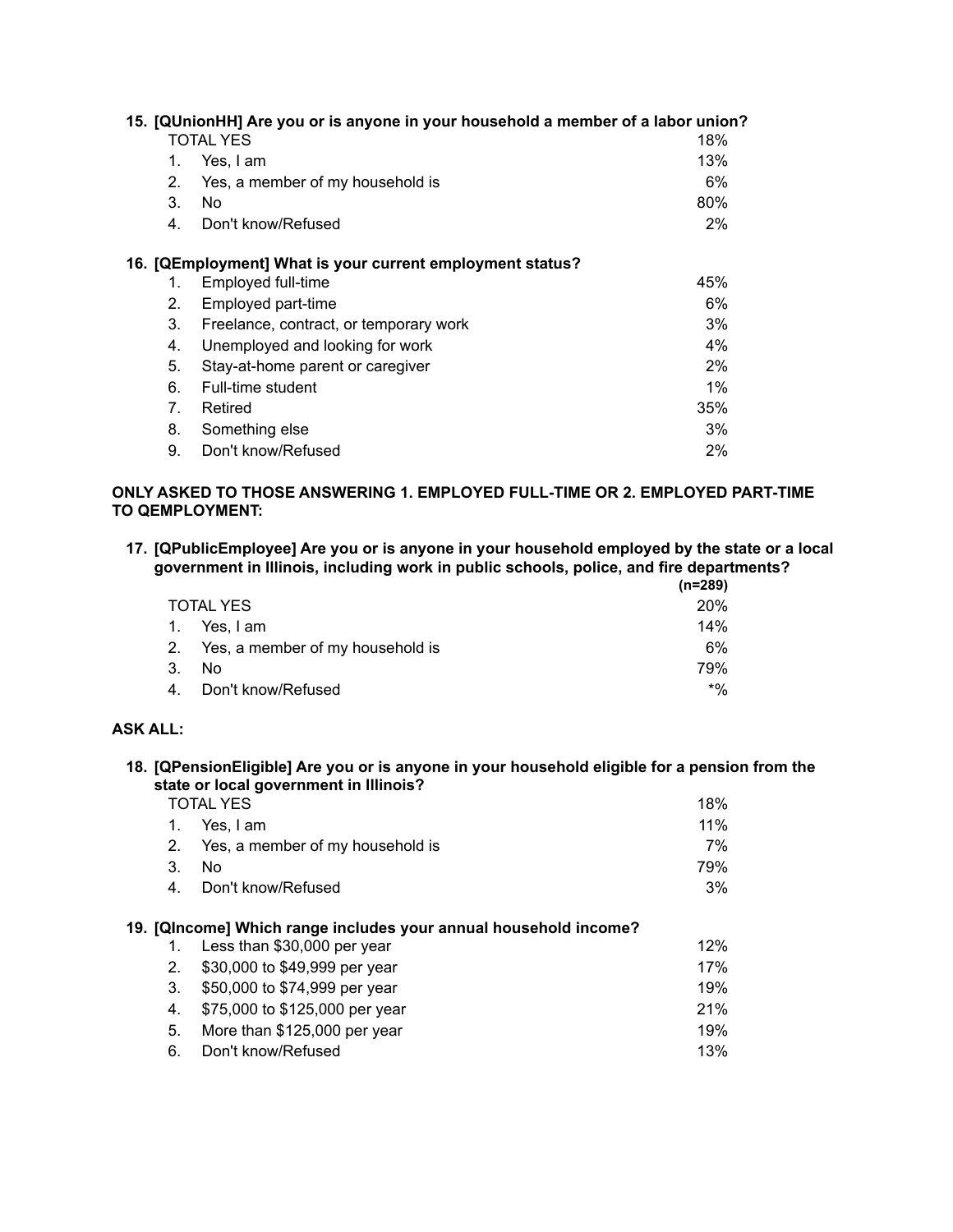|         | 20. [QMarital] What is your current marital status?                         |        |
|---------|-----------------------------------------------------------------------------|--------|
| $1_{-}$ | Single, never married                                                       | 27%    |
| 2.      | Married                                                                     | 52%    |
| 3.      | Separated                                                                   | 1%     |
| 4.      | Divorced                                                                    | 8%     |
| 5.      | Widowed                                                                     | 9%     |
| 6.      | Don't know/Refused                                                          | 3%     |
|         | 21. [QRace] What is your race? [SELECT MULTIPLE] [RANDOMIZE 1-5]            |        |
| 1.      | <b>Black</b>                                                                | 12%    |
| 2.      | White                                                                       | 71%    |
| 3.      | Hispanic/Latino                                                             | 8%     |
| 4.      | Asian                                                                       | 5%     |
| 5.      | Native American                                                             | 1%     |
| 6.      | Something else                                                              | $*9/6$ |
| 7.      | Don't know/Refused                                                          | 5%     |
|         | 22. [QEducation] What is the highest level of education you have completed? |        |
| 1.      | High school or less                                                         | 26%    |
| 2.      | Some college                                                                | 21%    |
| 3.      | Associate's degree                                                          | 9%     |
| 4.      | Bachelor's degree                                                           | 26%    |
| 5.      | Graduate degree                                                             | 16%    |
| 6.      | Don't know/Refused                                                          | $*9/0$ |
|         | 23. [QAge] What is your age?                                                |        |
| $1_{-}$ | 18-29                                                                       | 14%    |
| 2.      | 30-39                                                                       | 14%    |
| 3.      | 40-49                                                                       | 12%    |
| 4.      | 50-64                                                                       | 25%    |
| 5.      | $65+$                                                                       | 34%    |
| 6.      | Refused                                                                     | 1%     |
|         | 24. [QGender] BY OBSERVATION                                                |        |
| 1.      | Male                                                                        | 47%    |
| 2.      | Female                                                                      | 53%    |
|         | 25. [Region] County and City Pre-Code from the Voter File                   |        |
| 1.      | Chicago                                                                     | 21%    |
| 2.      | Collar                                                                      | 20%    |
| 3.      | Cook                                                                        | 19%    |
| 4.      | Northern IL                                                                 | 26%    |
| 5.      | Southern IL                                                                 | 13%    |
| 6.      | Don't know/Refused                                                          | $1\%$  |